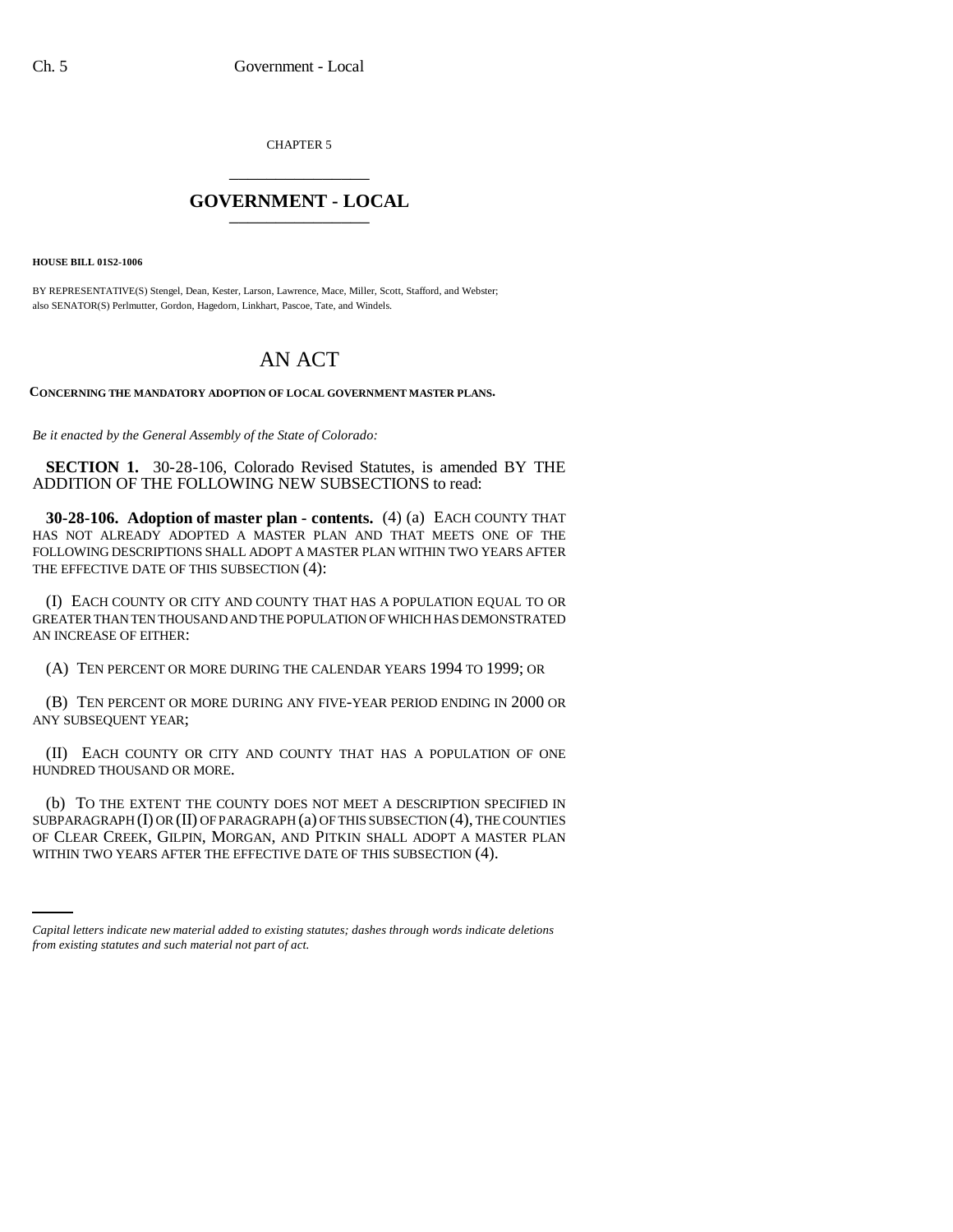(c) THE DEPARTMENT OF LOCAL AFFAIRS SHALL ANNUALLY DETERMINE, BASED ON THE POPULATION STATISTICS MAINTAINED BY SAID DEPARTMENT, WHETHER A COUNTY IS SUBJECT TO THE REQUIREMENTS OF THIS SUBSECTION (4), AND SHALL NOTIFY ANY COUNTY THAT IS NEWLY IDENTIFIED AS BEING SUBJECT TO SAID REQUIREMENTS. ANY SUCH COUNTY SHALL HAVE TWO YEARS FOLLOWING RECEIPT OF NOTIFICATION FROM THE DEPARTMENT TO ADOPT A MASTER PLAN.

(d) ONCE A COUNTY IS IDENTIFIED AS BEING SUBJECT TO THE REQUIREMENTS OF THIS SUBSECTION (4), THE COUNTY SHALL AT ALL TIMES THEREAFTER REMAIN SUBJECT TO THE REQUIREMENTS OF THIS SUBSECTION (4), REGARDLESS OF WHETHER IT CONTINUES TO MEET ANY OF THE DESCRIPTIONS IN PARAGRAPH (a) OF THIS SUBSECTION (4).

(5) A MASTER PLAN ADOPTED IN ACCORDANCE WITH THE REQUIREMENTS OF THIS SUBSECTION (5) SHALL CONTAIN A RECREATIONAL AND TOURISM USES ELEMENT PURSUANT TO WHICH THE COUNTY SHALL INDICATE HOW IT INTENDS TO PROVIDE FOR THE RECREATIONAL AND TOURISM NEEDS OF RESIDENTS OF THE COUNTY AND VISITORS TO THE COUNTY THROUGH DELINEATED AREAS DEDICATED TO, WITHOUT LIMITATION, HIKING, MOUNTAIN BIKING, ROCK CLIMBING, SKIING, CROSS COUNTRY SKIING, RAFTING, FISHING, BOATING, HUNTING, SHOOTING, OR ANY OTHER FORM OF SPORTS OR OTHER RECREATIONAL ACTIVITY, AS APPLICABLE, AND COMMERCIAL FACILITIES SUPPORTING SUCH USES.

**SECTION 2.** 31-23-206, Colorado Revised Statutes, is amended BY THE ADDITION OF THE FOLLOWING NEW SUBSECTIONS to read:

**31-23-206. Master plan.** (4) (a) EACH MUNICIPALITY THAT HAS A POPULATION OF TWO THOUSAND PERSONS OR MORE AND THAT IS WHOLLY OR PARTIALLY LOCATED IN A COUNTY THAT IS SUBJECT TO THE REQUIREMENTS OF SECTION 30-28-106 (4), C.R.S., SHALL ADOPT A MASTER PLAN WITHIN TWO YEARS AFTER THE EFFECTIVE DATE OF THIS SUBSECTION (4).

(b) THE DEPARTMENT OF LOCAL AFFAIRS SHALL ANNUALLY DETERMINE, BASED ON THE POPULATION STATISTICS MAINTAINED BY SAID DEPARTMENT, WHETHER A MUNICIPALITY IS SUBJECT TO THE REQUIREMENTS OF THIS SUBSECTION (4), AND SHALL NOTIFY ANY MUNICIPALITY THAT IS NEWLY IDENTIFIED AS BEING SUBJECT TO SAID REQUIREMENTS. ANY SUCH MUNICIPALITY SHALL HAVE TWO YEARS FOLLOWING RECEIPT OF NOTIFICATION FROM THE DEPARTMENT TO ADOPT A MASTER PLAN.

(c) ONCE A MUNICIPALITY IS IDENTIFIED AS BEING SUBJECT TO THE REQUIREMENTS OF THIS SUBSECTION (4), THE MUNICIPALITY SHALL AT ALL TIMES THEREAFTER REMAIN SUBJECT TO THE REQUIREMENTS OF THIS SUBSECTION (4), REGARDLESS OF WHETHER IT CONTINUES TO MEET THE CRITERIA SPECIFIED IN PARAGRAPH (a) OF THIS SUBSECTION (4).

(5) A MASTER PLAN ADOPTED IN ACCORDANCE WITH THE REQUIREMENTS OF THIS SUBSECTION (5) SHALL CONTAIN A RECREATIONAL AND TOURISM USES ELEMENT PURSUANT TO WHICH THE MUNICIPALITY SHALL INDICATE HOW IT INTENDS TO PROVIDE FOR THE RECREATIONAL AND TOURISM NEEDS OF RESIDENTS OF THE MUNICIPALITY AND VISITORS TO THE MUNICIPALITY THROUGH DELINEATED AREAS DEDICATED TO, WITHOUT LIMITATION, HIKING, MOUNTAIN BIKING, ROCK CLIMBING,